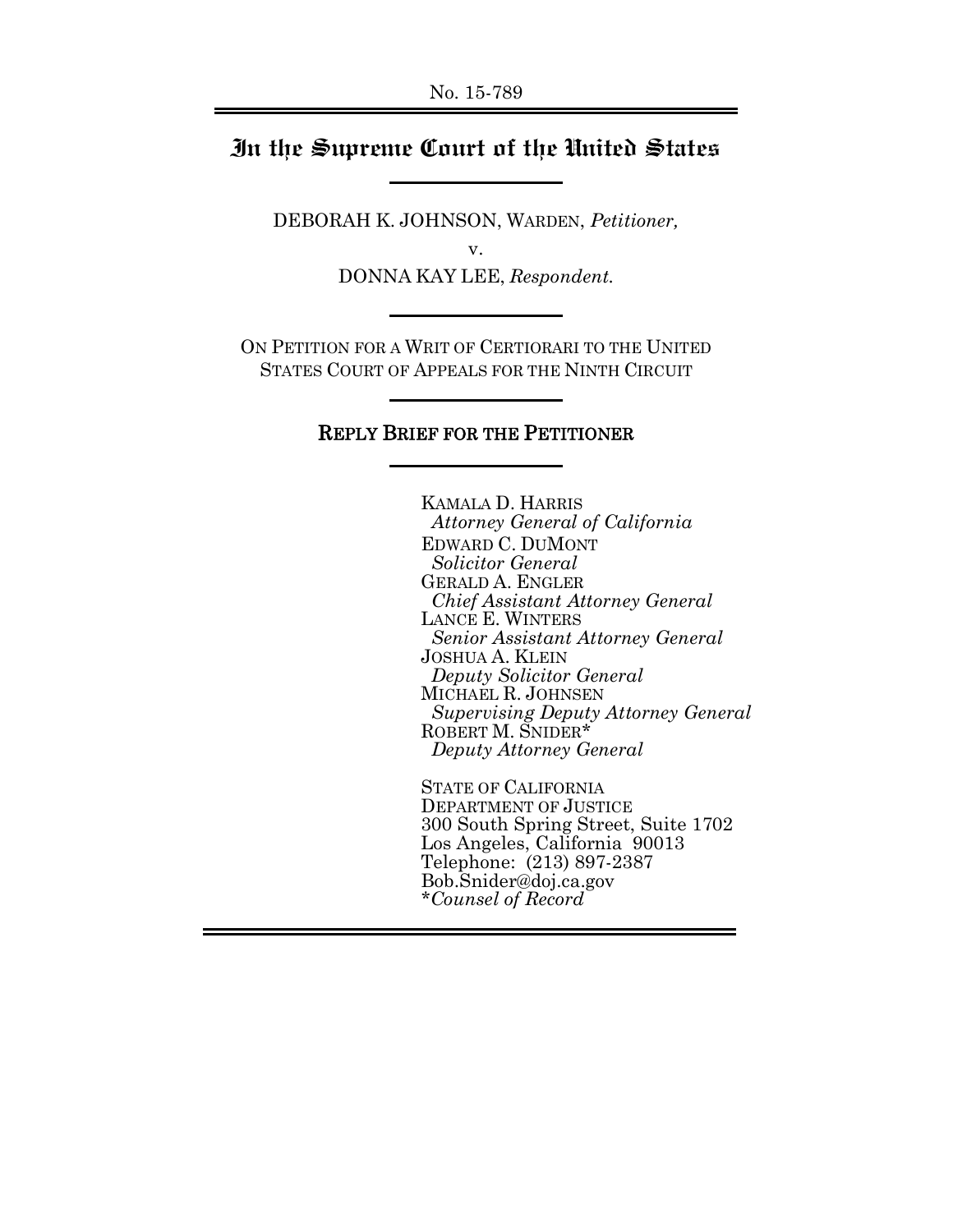### **TABLE OF CONTENTS**

# **Page**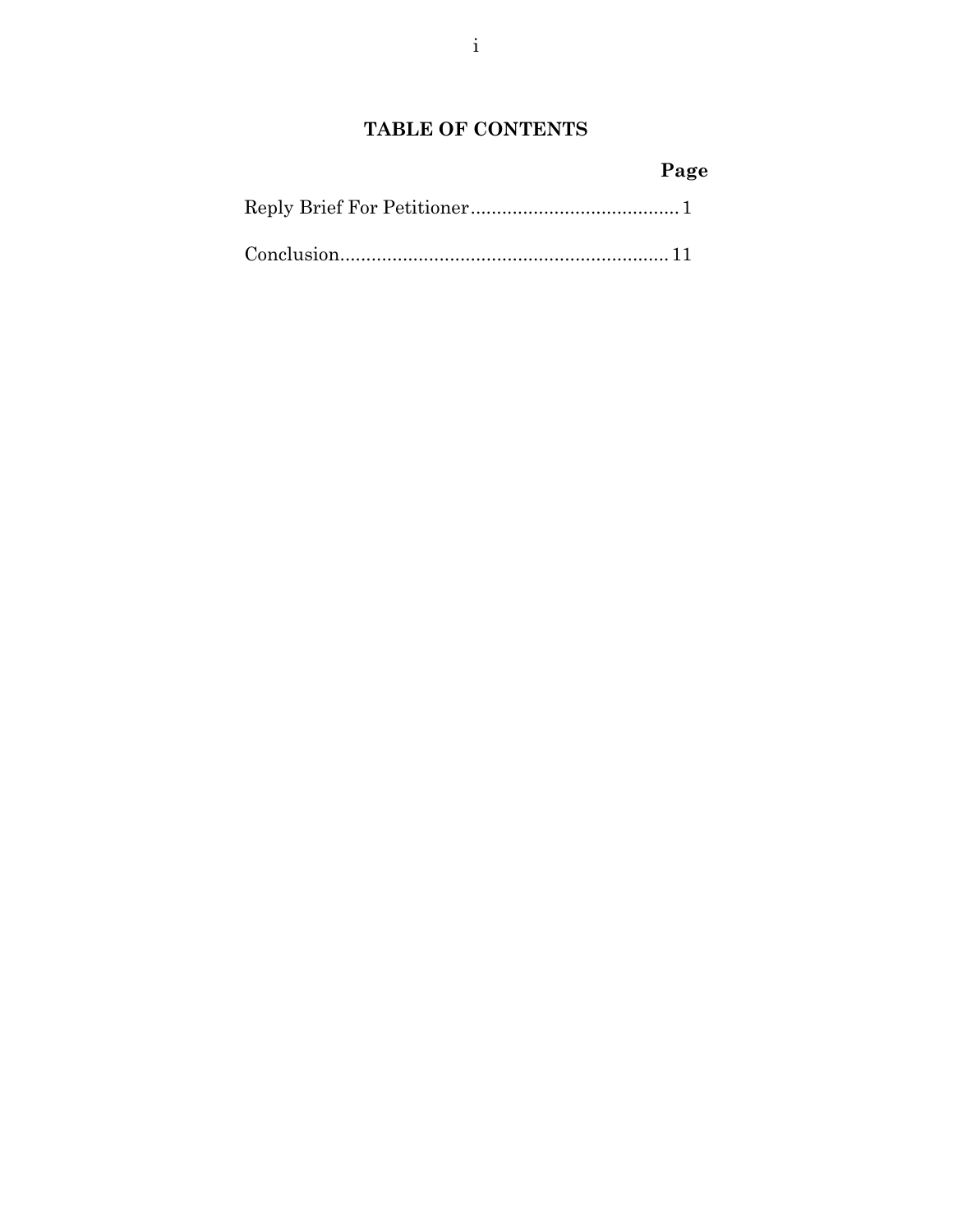## **TABLE OF AUTHORITIES**

| <b>CASES</b>             | Page |
|--------------------------|------|
| Barr v. City of Columbia |      |
| Beard v. Kindler         |      |
| Bennett v. Mueller       |      |
| Dretke v. Haley          |      |
| Dugger v. Adams          |      |
| In re Dixon              |      |
| In re Harris             |      |
| In re Robbins            |      |
| Jaustraub v. Frauenheim  |      |
| Johnson v. Mississippi   |      |
| Murphy v. Ducart         |      |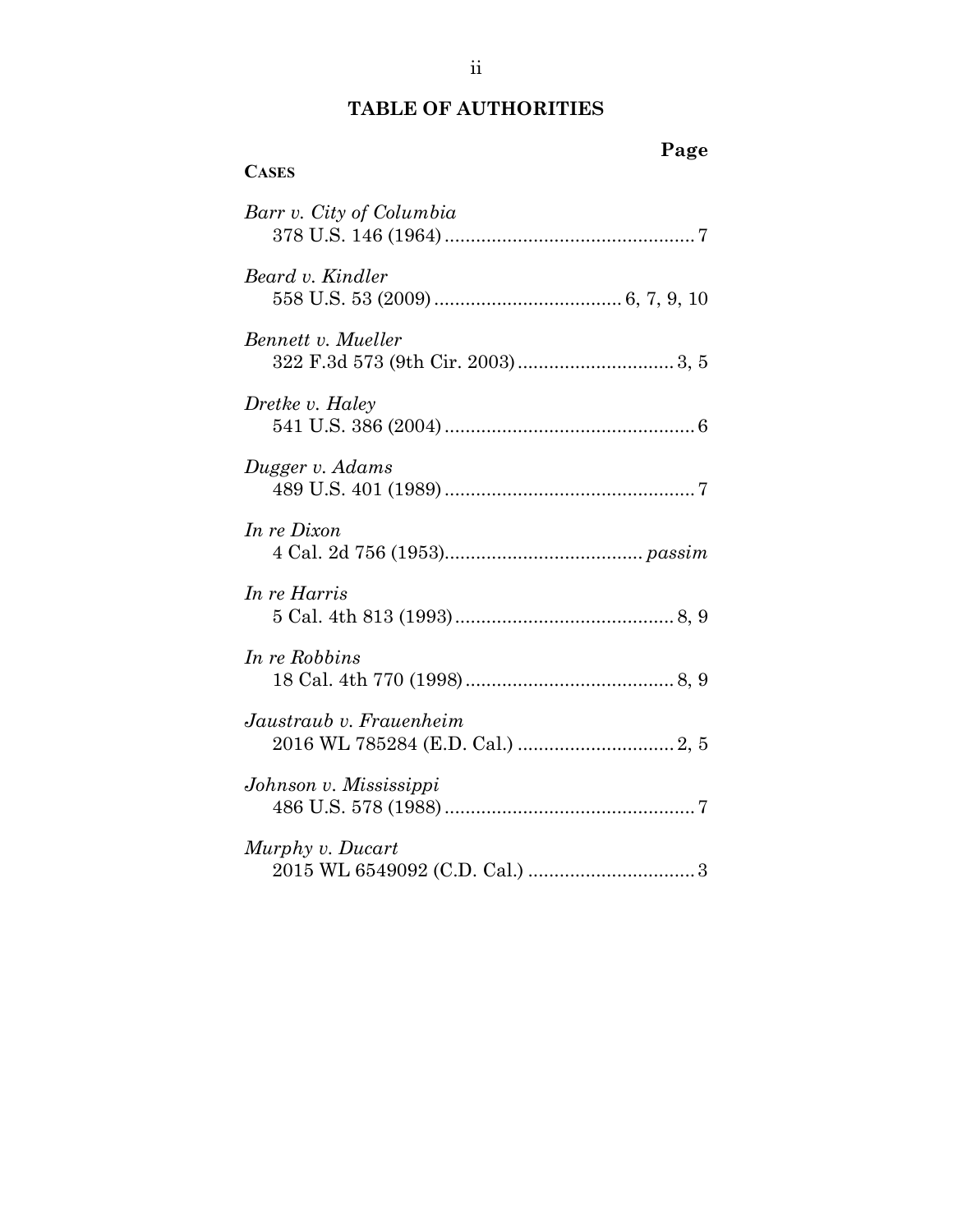## **TABLE OF AUTHORITIES (continued)**

**Page**

| Olic v. Knipp                                   |  |
|-------------------------------------------------|--|
| U.S. Postal Serv. Bd. of Governors v.<br>Aikens |  |
| Walker v. Martin                                |  |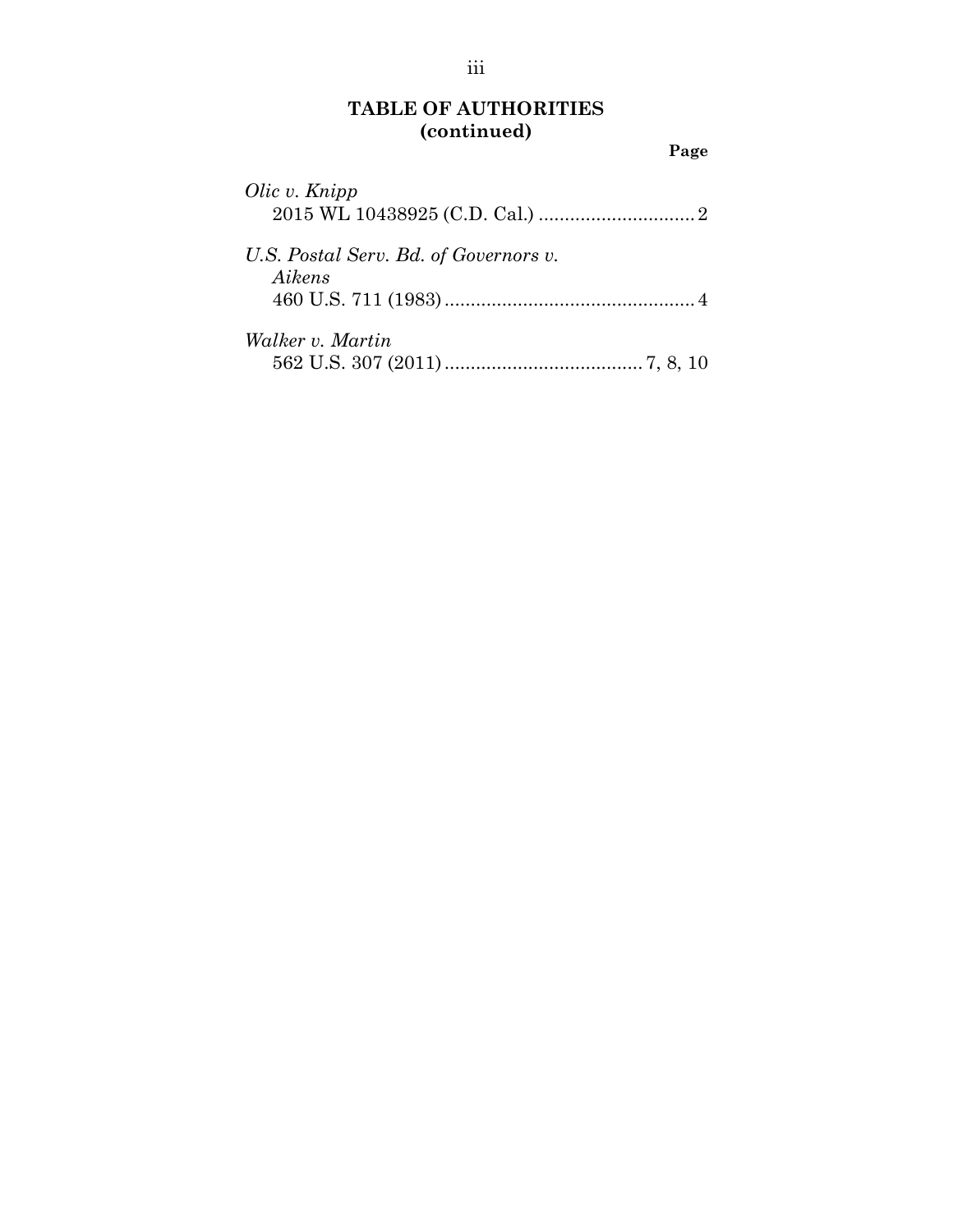This case presents two questions: Whether federal habeas courts must respect, as an "adequate" state procedural bar, California's rule requiring defendants to raise their claims on direct appeal; and whether the burden of proof with respect to adequacy rests on a habeas petitioner or on the State. Because every State applies some version of the same procedural rule (*see* Alabama Br. 1 & n.2), the case is also an ideal vehicle for considering more generally what sort of regularity of application makes a state procedural bar "adequate" for purposes of federal habeas review.

California's *Dixon* rule is long-established and regularly applied (Pet. 3, 7), and serves purposes this Court has long recognized as compelling (Pet. 23). The decision below holds that the State nonetheless failed to prove that the rule is "adequate," because the State did not, by analyzing the records of thousands of state cases, demonstrate that state courts apply the rule "mechanically," in every or almost every case in which it could possibly be applied. Pet. 9- 11, 12-15. That approach is far different from allowing federal habeas review where a State has improperly closed the doors of its own courts by invoking a procedural bar in some way that is unfairly surprising or arbitrary or discriminates against federal claims. *See* Pet. 20. Instead of serving the adequacy doctrine's purposes, the decision below deepens a conflict over allocation of the burden of proof (Pet. 16- 18), undermines fundamental principles of federal habeas review (Pet. 19-22)—and threatens to impose an extraordinary burden on the federal courts, which must now review de novo claims that state courts have never entertained because they were not raised on direct appeal. It warrants review by this Court.

1. Lee contends primarily (Opp. 6-10) that the decision below involves only the "adequacy" of one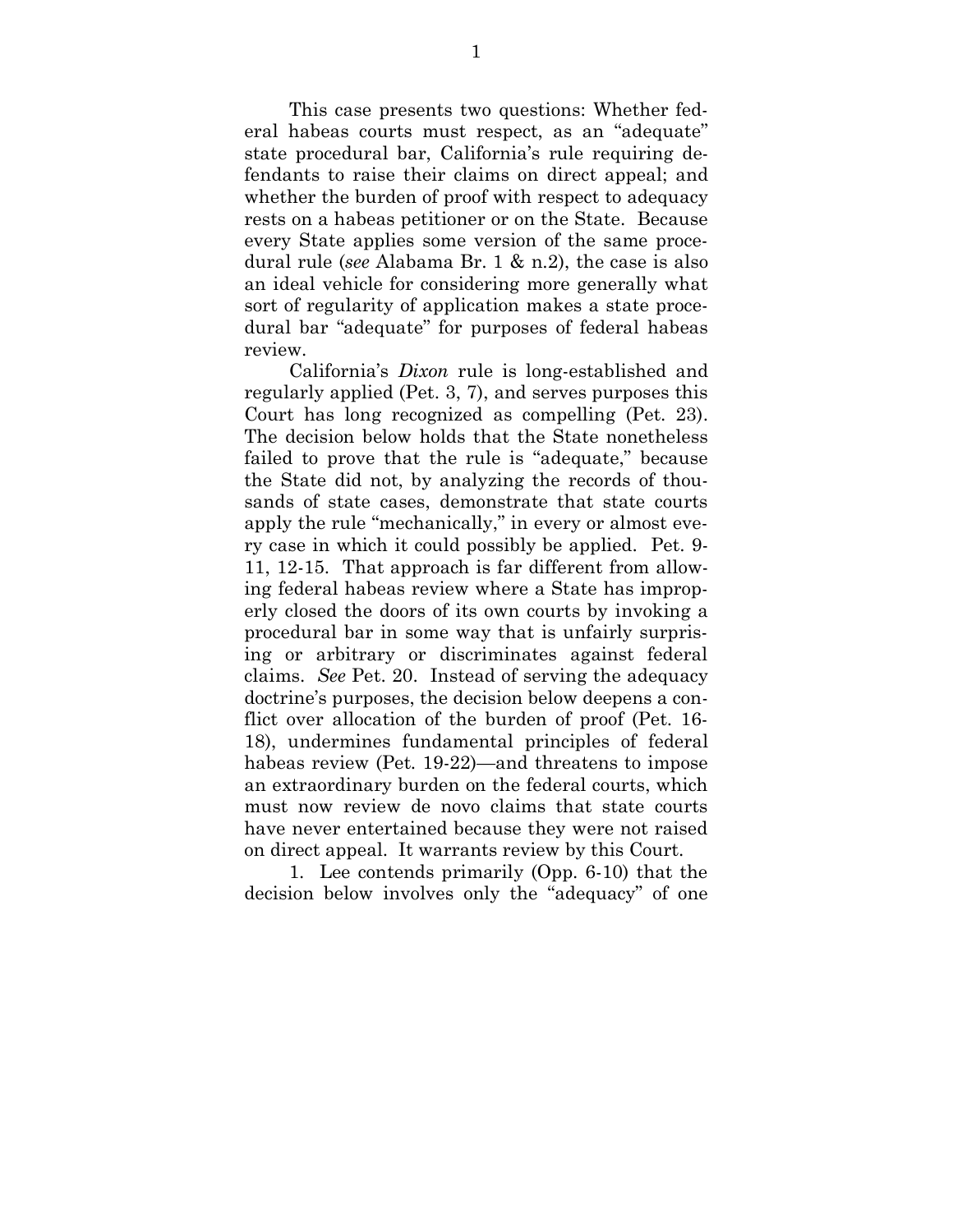procedural rule as applied by one State. But the court's opinion will govern every adequacy challenge to any procedural bar in every Ninth Circuit State. To avoid de novo review of a claim that a habeas petitioner failed to advance using appropriate state-court mechanisms, States must now prove to the court of appeals' satisfaction that their courts apply a given bar "mechanically." Pet. App. 11a. A petitioner's "modest" showing of purportedly variable application—here, nine cases where state courts denied relief on the merits rather than under a possibly applicable *Dixon* bar—may require a State to research the records of hundreds or thousands of other cases to divine whether and why a bar was applied or not applied in each. Pet. 9-11. States that cannot bear that burden, or that grant their courts discretion to reject meritless claims on the merits instead of applying potentially available procedural bars, will be punished by having those bars disregarded on federal habeas no matter how plain the petitioner's default. Pet. 14-15, 20-21. Federal habeas courts will have to review hundreds or thousands of corresponding claims de novo. If the court of appeals' decision were as narrow and inconsequential as Lee suggests, every other State in the Ninth Circuit (and 16 others) would not be joining California in urging review. Alabama Br. 1.

Lee also argues that the decision below holds *Dixon* inadequate only as to the period surrounding Lee's 1999 default (Opp. 6-7); but courts responsible for applying the decision have perceived no such limitation. *See Jaustraub v. Frauenheim*, 2016 WL 785284, at \*2 (E.D. Cal.) (*Lee* "eviscerated" the *Dixon* bar).1 Moreover, Lee's argument demonstrates just

<sup>1</sup> *See, e.g., Olic v. Knipp*, 2015 WL 10438925, at \*4-5 (C.D. Cal.) (holding procedural bar unenforceable under *Lee* for (continued…)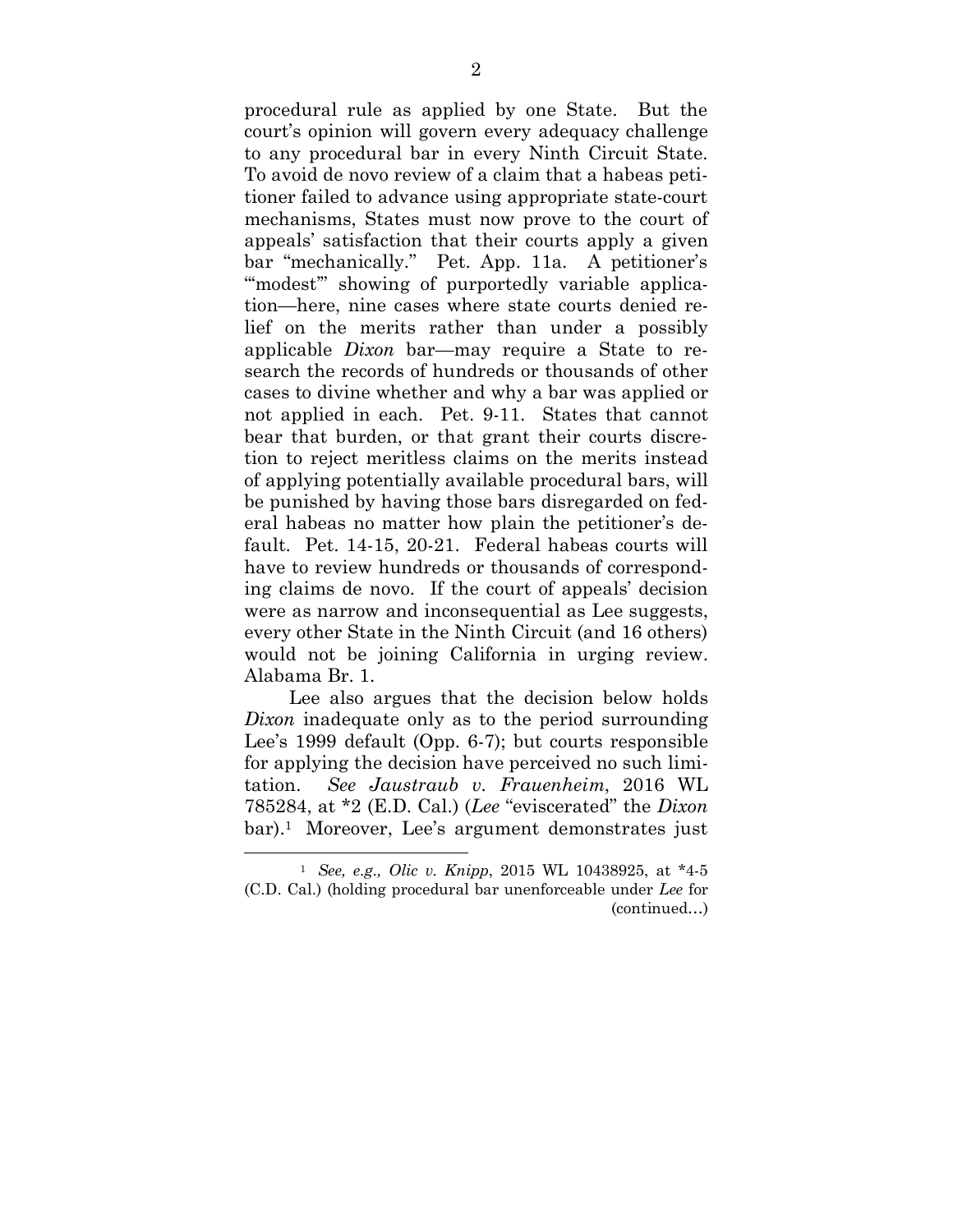how burdensome the Ninth Circuit's approach is. Under the decision below, no application of the *Dixon* bar can be effective in federal habeas unless the State, having obtained and reviewed countless case files, shows which ones applied, and which could have supported, a *Dixon* default. Federal courts will then have to evaluate whether that amounts to a showing of the bar's "mechanical[]" application. That California, other States, and the courts might have to undertake this exercise not just once per bar, but over and over, period-by-period, only *increases* the burden imposed.

2. As to the circuit conflict over who bears the burden of persuasion on issues of adequacy (Pet. 17), Lee argues (Opp. 11-12) that the Ninth and Tenth Circuits have addressed "court-created" procedural rules, while the Fifth Circuit considered a "legislative" rule. <sup>2</sup> But each circuit's rule, whatever its origin, applies to all state procedural defaults. There is no reason to believe the Ninth or Tenth Circuits would enforce a different burden for state rules enacted by statute. *E.g.*, Alabama Br. 1 n.2 (listing state statutory equivalents to *Dixon*).<sup>3</sup>

Lee also argues that under any approach the State will assert default, the prisoner will challenge

<sup>(…</sup>continued)

*Dixon* default that occurred during 2012 appeal); *Murphy v. Ducart*, 2015 WL 6549092, at \*4 (C.D. Cal.).

<sup>2</sup> Lee does not discuss the differences between the Ninth and Tenth Circuits' standards, or internal inconsistencies in Second and Fourth Circuit doctrine. Pet. 17-18 & n.9.

<sup>3</sup> As Lee observes (Opp. 11, 15), this Court denied review when the Ninth Circuit adopted its burden rule in *Bennett v. Mueller*, 322 F.3d 573 (9th Cir. 2003)*.* But at that time the rule had never been applied. *Id*. at 586. The decision in this case applies the rule, with startling results. The issue is thus wellpositioned for review.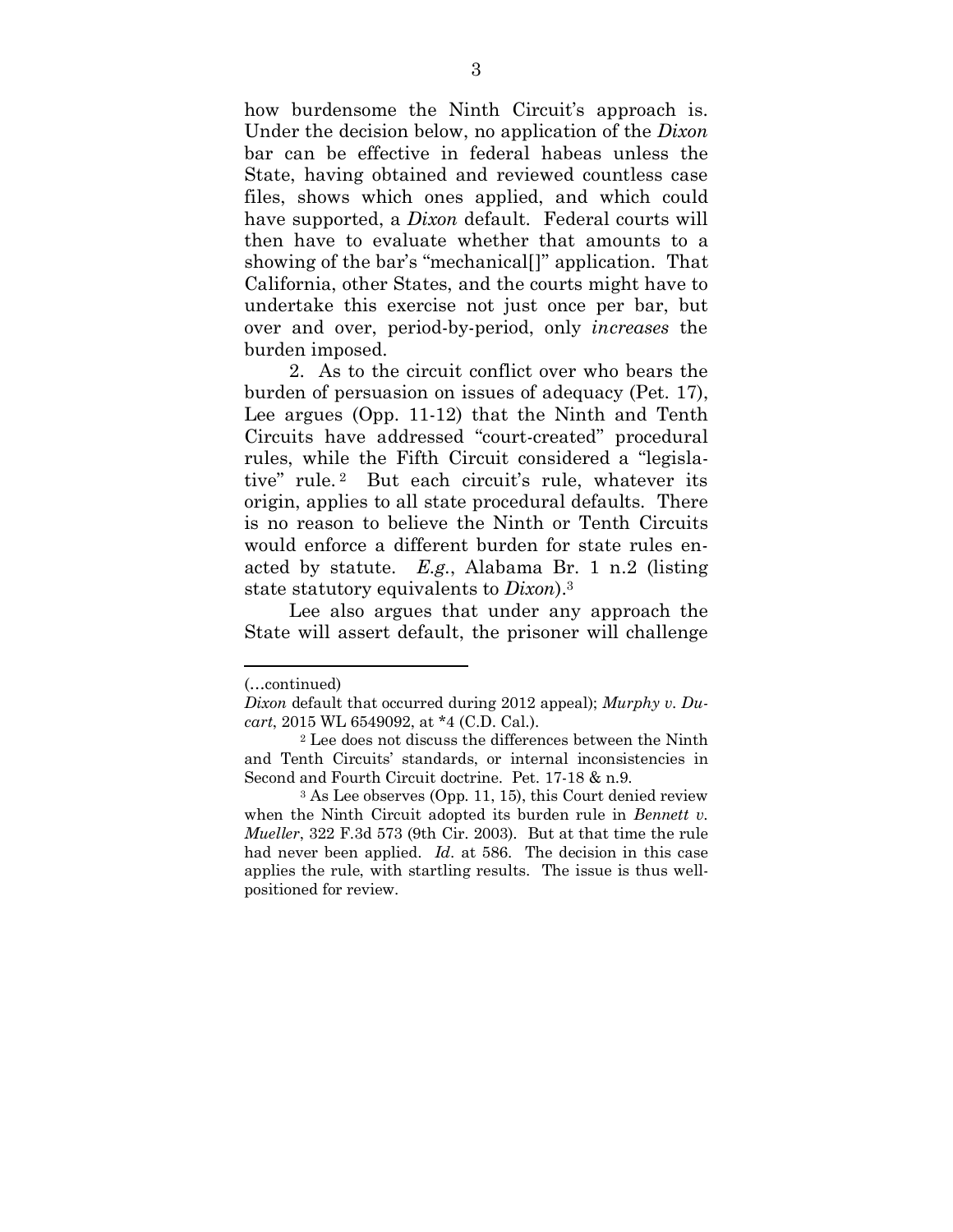adequacy, and the State "will no doubt seek the last word." Opp. 14. Undoubtedly, whenever the issue is joined both sides will offer whatever evidence and arguments they have. What matters, however, is not the order of proof but the ultimate burden of persuasion—and the sort of proof required to meet it. *Cf. U.S. Postal Serv. Bd. of Governors v. Aikens*, 460 U.S. 711, 714-715 (1983) (focus in discrimination litigation must be on "ultimate factual issue," not on parsing the analytical burden-shifting framework). Lee's arguments do not undercut the conflict over and importance of those issues.<sup>4</sup>

3. Who bears the burden of establishing "adequacy" and what must be shown to establish it are fundamentally related. Here, California showed that its courts routinely applied the *Dixon* bar, invoking it in hundreds of dismissals around the time of Lee's default. Pet. App. 17a. Lee, in contrast, pointed to nine cases in which relief was denied on the merits where it might have been possible to deny relief under *Dixon* instead. Pet. App. 55a. Neither Lee nor the court of appeals ever found any instance of a state court *granting* relief despite a *Dixon* default. They did not contend that *Dixon* is invoked to discriminate against federal claims or disfavored petitioners, or that reasonable direct-appeal counsel would have misunderstood whether failure to advance a record-based claim on appeal would bar raising the claim later. Yet the decision below faults the

<sup>4</sup> Lee suggests in passing that in the court below the State "abandoned its argument that it should not bear the ultimate burden of proving adequacy." Opp. 5. In her appellate briefing, however, Lee argued that the State was "improperly placing the burden of proof on the petitioner." Lee C.A. Reply Br. 7 (Dkt. No. 30). In any event, the court of appeals squarely addressed the burden issue (*e.g.*, Pet. App. 8a-9a, 14a-17a), and Lee does not argue that it is not properly presented for review.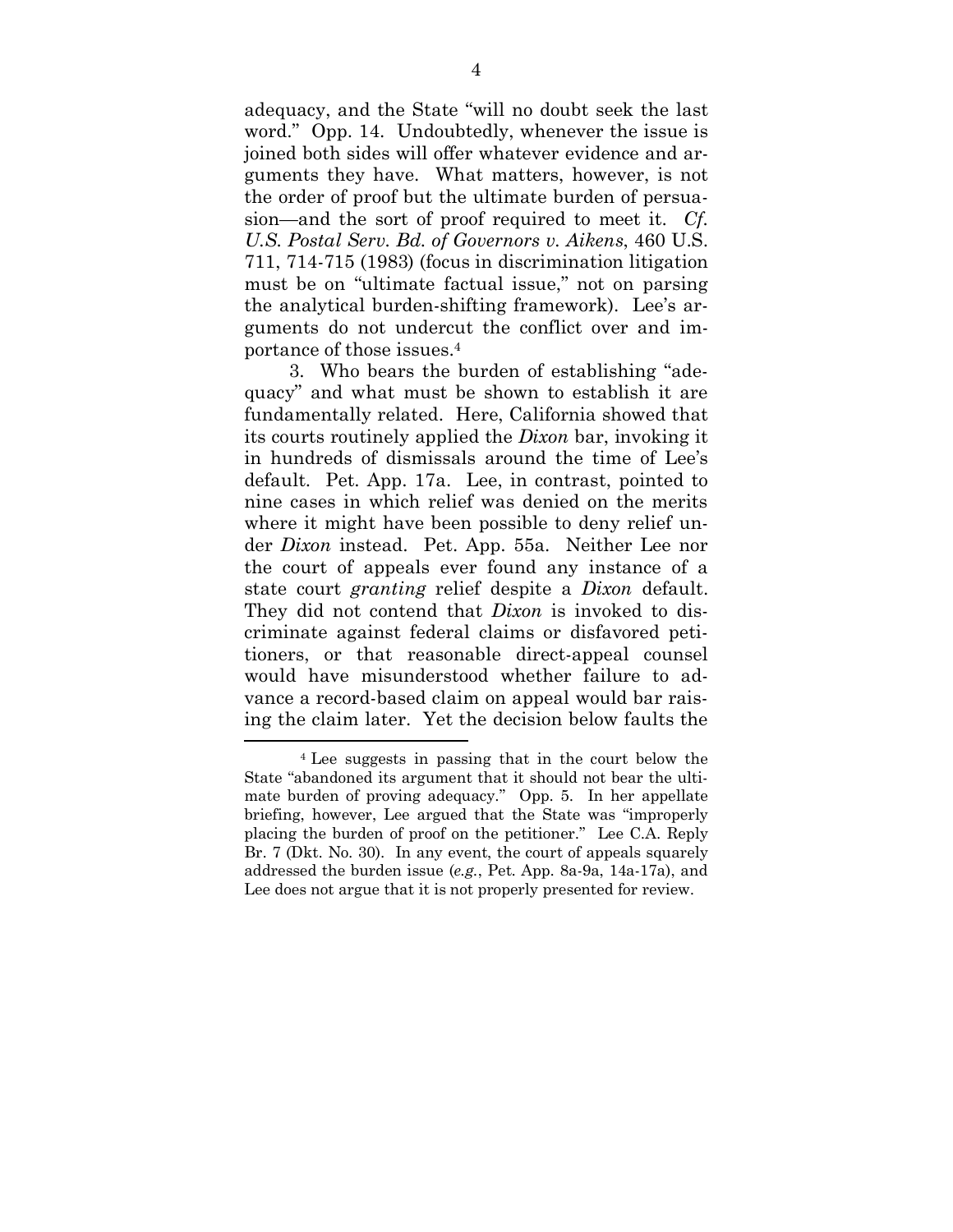State for not responding to Lee's slight showing of purported "inconsistency" by examining some four thousand case files to prove the number of "'cases [to which] the *Dixon* bar *should* have been applied.'" Opp. 8. Lee does not appear to contest that, in the Fifth Circuit, her case would have come out the other way.

Lee contends the State "vastly overstates the burden placed upon it" (Opp. 9), because the court of appeals disclaimed requiring any particular statistical showing (Opp. 8, arguing that *Bennett* "did not dictate which records the State must produce, or how it must prove the adequacy of any particular bar"). But Lee, like the court of appeals, signally fails to suggest what less burdensome showing would be acceptable. As one court in the Ninth Circuit has observed:

Although not banning [it] *per se*, the opinion leaves little doubt that the *Dixon* procedural default is completely ineffectual in federal habeas—absent a statistical analysis of enormous time and expense (a caseby-case analysis for a set of thousands of state habeas cases when the bar should have been utilized by the state courts, but was not, and then compared to cases in which the bar was utilized), or some other undefined, non-statistical analysis or event which [the court] cannot conceive of at the present time.

*Jaustraub*, 2016 WL 785284, at \*2. In the name of avoiding unfairness to state prisoners, the decision below forbids reliance on a common state procedural bar rule, while giving States and district courts no guidance concerning any reasonable showing the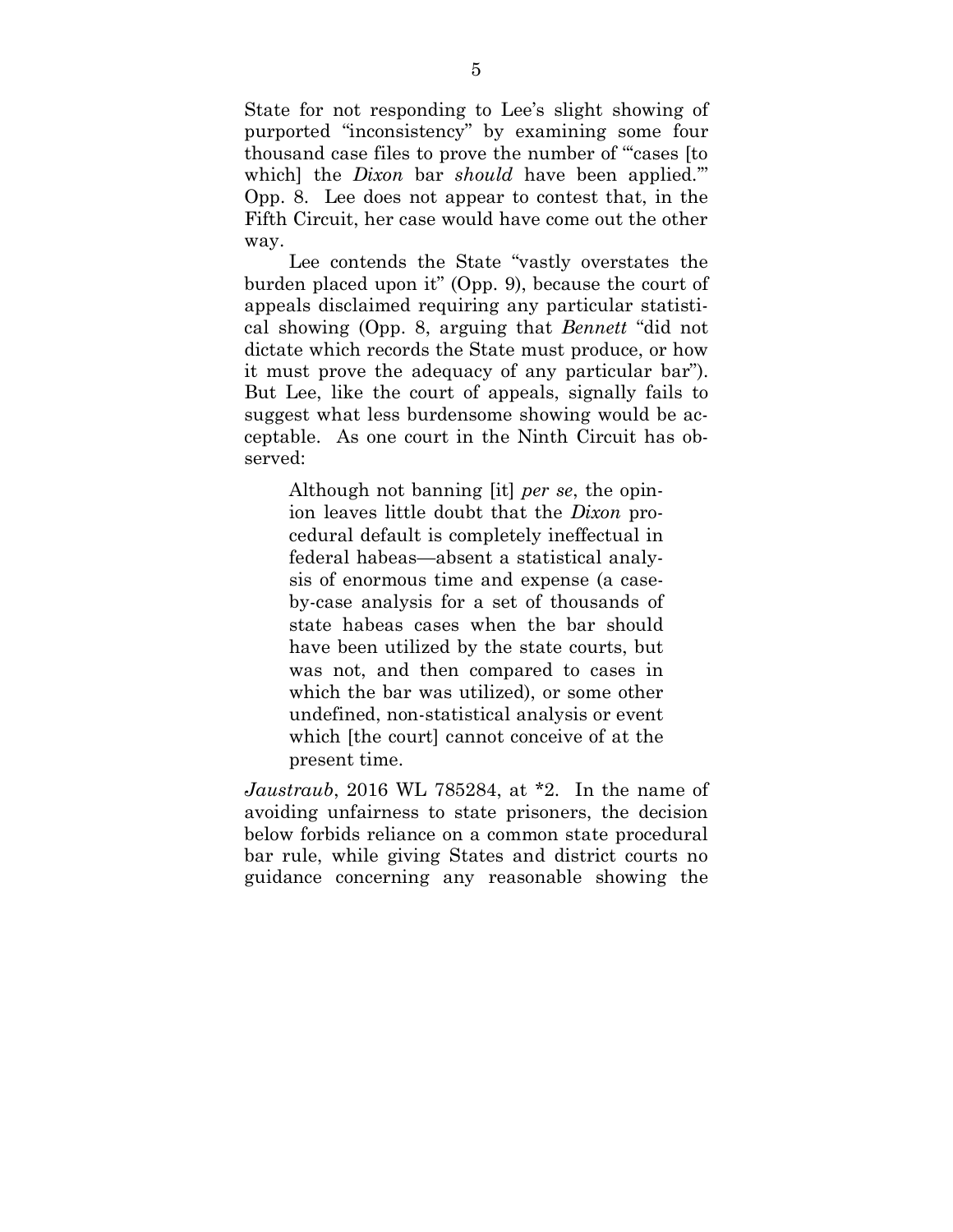State could make to secure federal respect for its rule.

Lee does not solve this problem by saying (Opp. 24 n.2) that States are better positioned than prisoners to research underlying case files—even if one accepts the assertion of a comparative advantage. <sup>5</sup> Fundamentally, the comparison is irrelevant if the burden being imposed cannot be justified in the first place.

4. The question of what showing is necessary or sufficient to prove or disprove adequacy is of broad importance, and well presented for consideration in this case. Unlike *Beard v. Kindler*, 558 U.S. 53, 63 (2009), where an atypical procedural default provided "an unsuitable vehicle for providing broad guidance on the adequa[cy] … doctrine," this case involves procedural default under a rule that is universal in American courts. The Court may therefore squarely answer whether "adequacy" for federal habeas purposes demands, as the decision below holds, that a rule be "mechanically" applied. Pet. App. 11a.

a. The cases from this Court that Lee cites (Opp. 16-17) do not require any such thing, whether under the rubric "consistently applied" or "regularly followed" (*see, e.g.*, *id.*; Pet. 8, 12). Lee's two cases

<sup>5</sup> The State's resources, too, are constrained, and many petitioners—like Lee herself—have counsel when contesting the adequacy of a bar. Pet. App. 32a-33a (noting 2008 appointment of counsel). Counsel—particularly institutional counsel such as the federal public defender's office, capably representing Lee here—could presumably pool efforts addressing common procedural bars. Moreover, those challenging *Dixon*'s adequacy would have had constitutionally-guaranteed counsel at the time any claim was omitted on direct appeal. If a default results from that counsel's ineffectiveness, it does not bar habeas review. *Dretke v. Haley*, 541 U.S. 386, 394 (2004). Lee has made no such claim here. Pet. 4 n.3.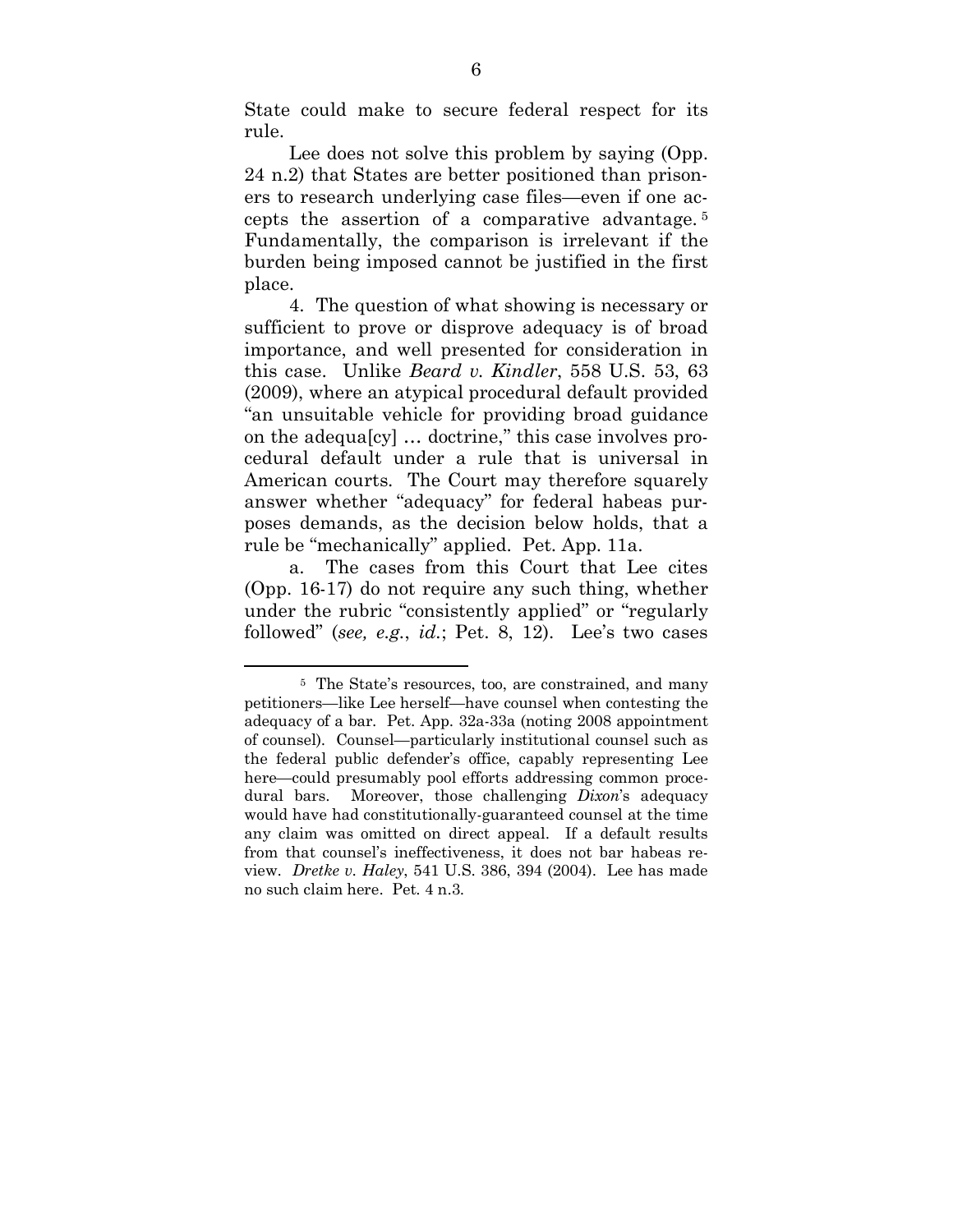holding a bar inadequate involved quite different concerns. When *Johnson v. Mississippi*, 486 U.S. 578, 587-588 (1988), observed that a rule had not been "consistently or regularly applied," the default at issue was based on failure to raise a claim in a type of hearing that the state supreme court had previously made clear was "not the appropriate forum" for such claims. In *Barr v. City of Columbia*, 378 U.S. 146 (1964), concern that procedural rules must be "appl[ied] evenhandedly to all similar cases" (Opp. 16) made perfect sense in the context of assuring that special burdens were not arbitrarily imposed on disfavored defendants—there, African-Americans protesting segregation.<sup>6</sup>

A non-mechanical approach, moreover, is fully consistent with "the entire federal doctrine of procedural default" (Opp. 15). Federal courts can and should "carefully examine state procedural requirements to ensure that they do not operate to discriminate against claims of federal rights." *Walker v. Martin*, 562 U.S. 307, 321 (2011). They can and should hold a state ground "inadequate when 'discretion has been exercised to impose novel and unforeseeable requirements.'" *Id.* at 320. *See generally Kindler*, 558 U.S. at 63-64 (Kennedy, J., concurring) (noting adequacy concerns where procedural requirement is "novel," or there is some "indication that the [state court] adopted its forfeiture rule out of …

<sup>6</sup> *Dugger v. Adams*, 489 U.S. 401, 410 n.6 (1989), did not require mechanical application of a state rule. In observing that a rule's "faithful[] appli[cation]" in "the vast majority of cases" was more relevant than a "few" counterexamples, *Dugger* refused to view purported inconsistencies as undermining the adequacy of a sound general rule. *Dugger*, unlike the court below (*see* Pet. App. 18a), also refused to treat a case as evidence of insufficiency when it was not clear whether a bar was applied. *Id.*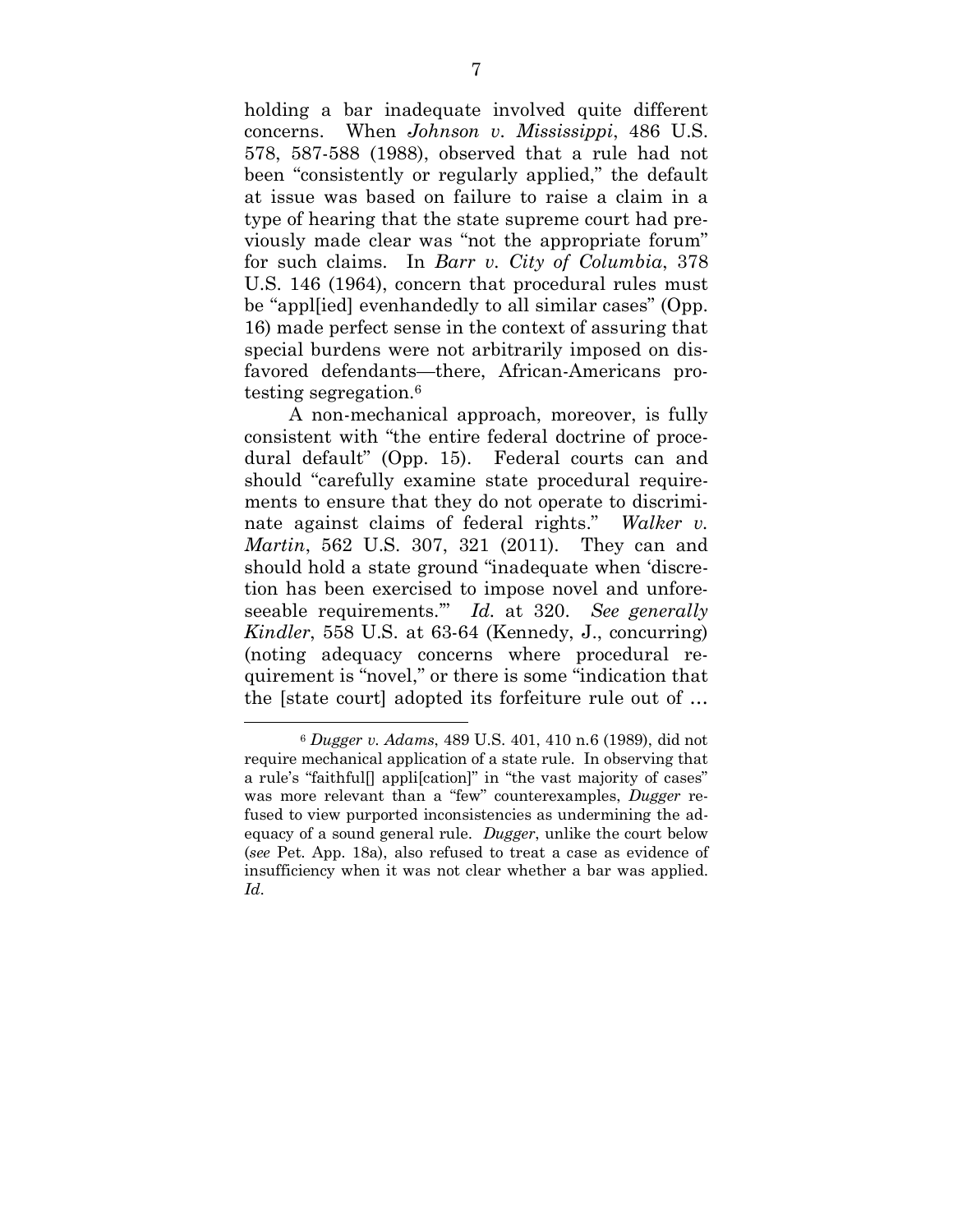hostility toward legitimate constitutional claims"). Instead of concentrating on these factors, however, the decision below focuses the inquiry on questions that are either irrelevant to, or undermine, the adequacy doctrine's fundamental concerns.

b. It is hard to imagine, for example, why federal courts should treat a state case as invidiously "inconsistent" simply because the state court bypassed a possibly applicable procedural bar and instead denied relief on the merits. *See* Pet. 14-15; *Martin*, 562 U.S. at 319 (finding "no reason to reject California's time bar simply because a court may opt to bypass the [timeliness] assessment and summarily dismiss a petition on the merits if that is the easier path"). Similarly, it serves no purpose to require, in effect, that state courts must always first "mechanically" apply a rule, and only then note the applicability of an exception (Opp. 2)—or that, when multiple defaults apply, each must be separately noted (Pet. App. 19a). Such requirements hinder state court systems' self-management without advancing any aim of the adequacy doctrine.

There likewise is no reason to view state courts' occasional explanation or refinement of a bar as an admission of "inconsistency," as Lee and the decision below do with respect to *In re Harris*, 5 Cal. 4th 813 (1993), and *In re Robbins*, 18 Cal. 4th 770 (1998). *See* Opp. 22-23; Pet. App. 15a. *Harris* viewed *Dixon* (and the complementary rule precluding habeas relitigation of claims resolved on direct appeal, *see* Pet. 5 n.5) as "firmly established and often repeated," but deemed it "important to reexamine and reiterate [their] purpose," lest those longstanding rules become (in Justice Holmes' words) "'encysted in phrases and thereafter for a long time cease to provoke further analysis.'" 5 Cal. 4th at 826. The court's reexamination showed that the relevant statutes, rules, and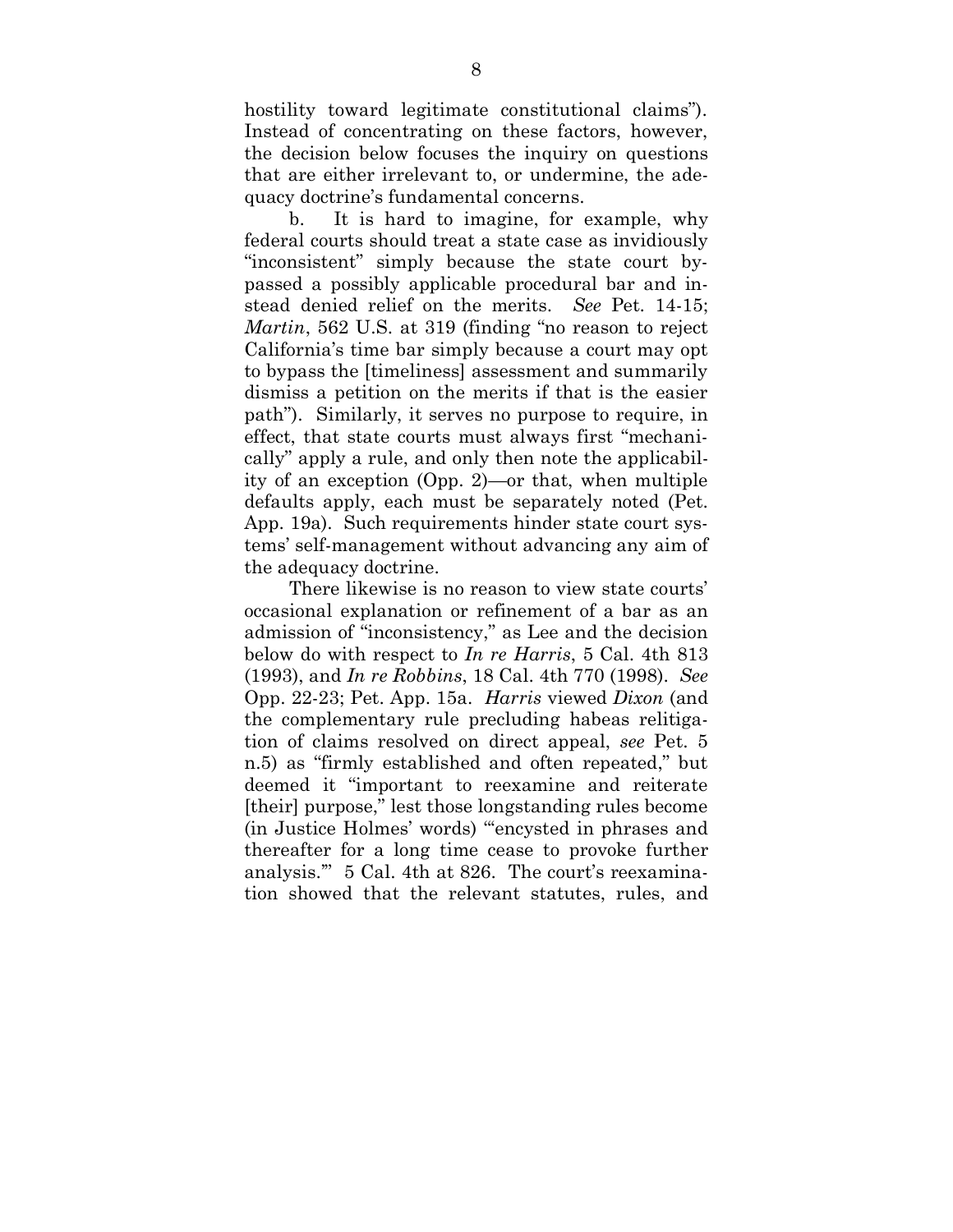decades of precedent were in alignment: "absent strong justification, issues that could be raised on appeal must initially be so presented, and not on habeas corpus in the first instance." *Id.* at 826-829. *Harris*'s one alteration to precedent was to hold that, in light of the "evolution" of this Court's Sixth Amendment doctrine, certain defaults that had previously been assessed under *Dixon*'s exception for "fundamental constitutional error" should instead be evaluated as questions of ineffective assistance of appellate counsel. *Id.* at 830-834. Apart from that change (which is irrelevant here), *Harris* simply reviewed and applied existing doctrine. *E.g., id.* at 836- 841. And there is no basis for Lee's characterization of *Robbins* as "substantially amending the *Dixon* rule 'in order to provide guidance.'" Opp. 22 (quoting *Robbins*, 18 Cal. 4th at 814 n.34). In context, *Robbins*'s "guidance" (not amendment) involved the court "comment[ing] briefly upon various disparate aspects of our order practice," to explain how its summary orders should be interpreted, 18 Cal. 4th at 814 n.34—another clarification that is irrelevant here.

Every system restates and refines procedural rules over time. Such a process should not, without more, make a rule unclear or inadequate for federal habeas purposes. *Cf. Kindler*, 558 U.S. at 65 (Kennedy, J., concurring) ("A too-rigorous or demanding insistence that procedural requirements be established in all of their detail before they can be given effect in federal court would deprive the States of the case law decisional dynamic that the Judiciary of the United States finds necessary and appropriate for the elaboration of its own procedural rules.").

Finally, the court of appeals' stress on "mechanical" application requires unfounded limitations on the applicability of this Court's recent precedent. This Court has warned that the adequacy doctrine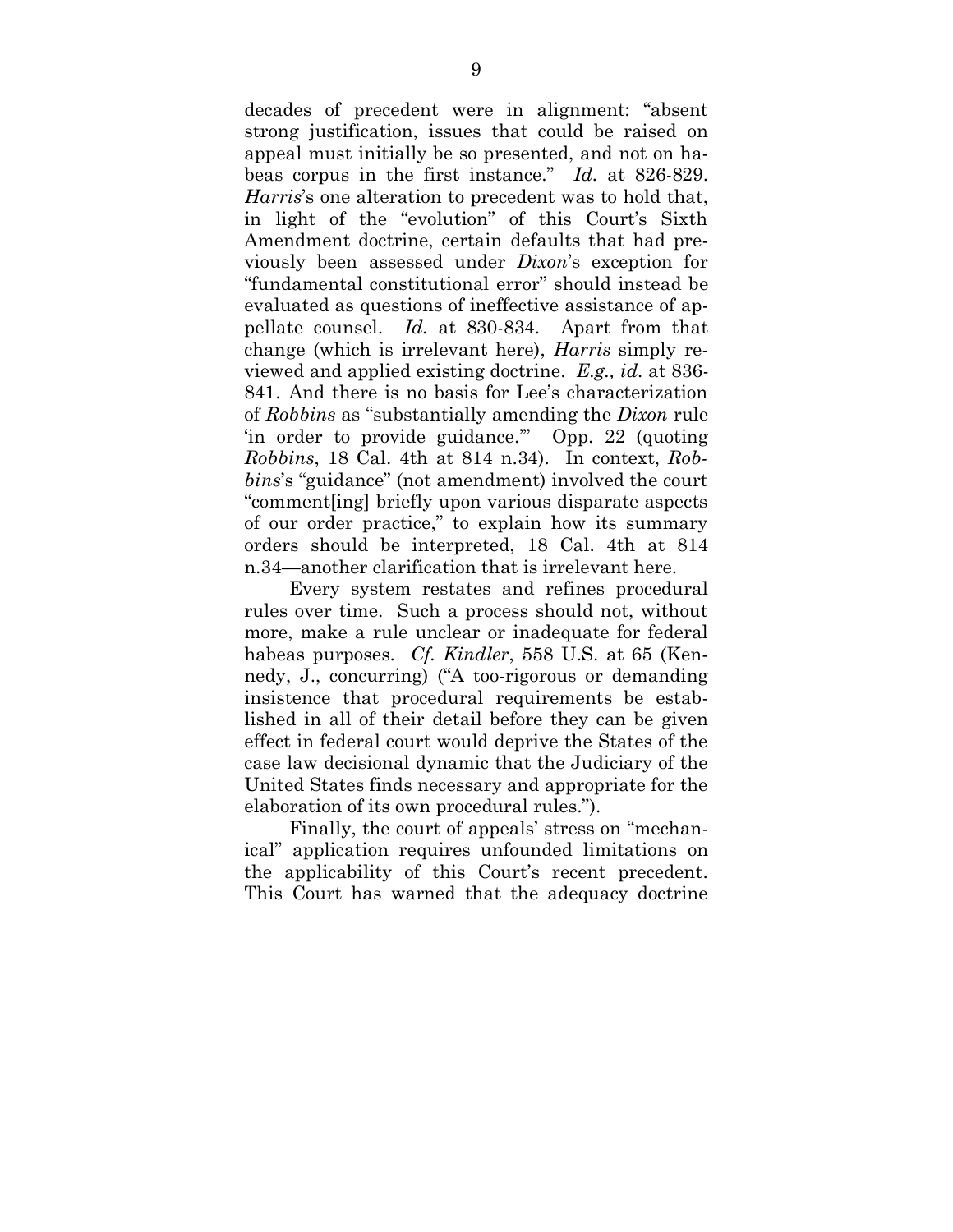must respect the need for state-court discretion in the application of procedural bar rules. Pet. 22. Lee, like the court below, seeks to limit that principle to rules involving some "inherently discretionary" term (Opp. 20-21), such as the "prompt[ness]" requirement that was at issue in *Martin*. But neither Lee nor the court of appeals identifies how such a limitation would serve "'[s]ound procedure,'" *Martin*, 562 U.S. at 320-321, or avoid unsatisfactory incentives, *id.* (warning it would be "'particularly unfortunate'" if States "'opt for mandatory rules to avoid the high costs that come with plenary federal review'" because the adequacy doctrine "forced [them] to choose between mandatory rules certain to be found 'adequate,' or more supple prescriptions that federal courts may disregard as 'inadequate'"). Lee similarly does not identify how the adequacy doctrine's central concerns are advanced by ignoring the special respect that is due to procedural rules that are widespread in the States, *Kindler*, 558 U.S. at 62, or that are "'substantially similar to those to which we give full force in [federal] courts,'" *Martin*, 562 U.S. at 318. *See* Pet. 15. If this Court's cases have indeed left any ambiguity in these respects, the need for further clarification is another reason for review here.

#### \* \* \*

The decision below does not simply affect state courts' ability to enforce their own procedural rules. It allows habeas petitioners, intentionally or not, "'to avoid the exhaustion requirement by defaulting their federal claims in state court.'" *Martin*, 562 U.S. at 316. It forces States to expend extraordinary resources to gain federal recognition of even the most basic, widespread, and commonsense rules of procedure. And it imposes unnecessary and unjustified work on the federal courts, both in evaluating challenges to adequacy and in reviewing, de novo and